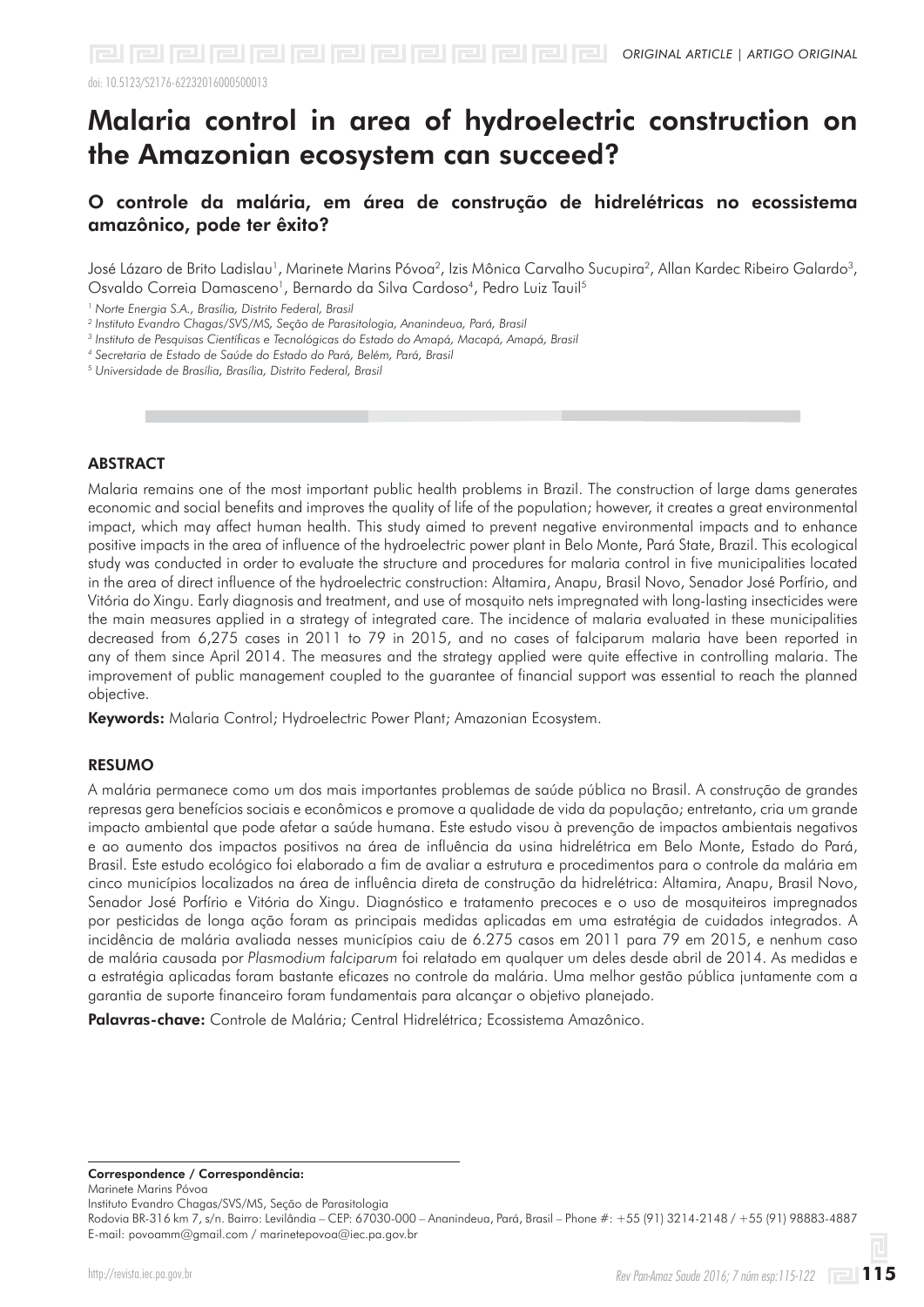#### **INTRODUCTION**

The construction of large dams generates economic and social benefits and improves the quality of life; however, they also produce great environmental impacts, which may affect human health because increase the incidence of infectious and non-infectious diseases, accidents, violence, and psychosocial disorders<sup>1,2</sup>. Therefore, it is essential the development of studies and public health programs aimed at preventing the negative environmental impacts and maximizing positive health effects for the population living in the influence area of enterprises of this nature.

Large enterprises in the Brazilian Amazon, such as the construction of hydroelectric power plants (HPPs), are one of the determining factors for malaria transmission. Thus, the National Environmental Council (Conselho Nacional do Meio Ambiente – CONAMA) issued Resolution No. 286 of 17 December 2001, determining that the projects whose activities increase the risk of malaria transmission in endemic areas should develop epidemiological studies and implement programs for its control during all phases of the projects<sup>3</sup>.

A diagnosis of the health status in the municipalities located in the area of direct influence (ADI) and indirect influence (AII) of the Belo Monte HPP was conducted before the beginning of construction, which, together with the population characteristics in these areas, resulted in both the prediction of the environmental conditions that could affect the health of the population and the proposal of measures to prevent and control the negative impacts and to enhance the positive impacts<sup>4</sup>.

Malaria remains a serious public health problem worldwide, with 3.2 billion people at risk in 97 countries. According to the data of the 2015 World Malaria Report of the World Health Organization (WHO), between 124 and 283 million new cases and between 367 and 755 thousand deaths due to malaria were estimated in 20135. As expected, this disease could be spread in the Belo Monte HPP region, since vector mosquitoes species were present and malaria parasites, mainly *Plasmodium vivax* and *Plasmodium falciparum,* were circulating among the human population.

The National Malaria Control Program (Programa Nacional de Controle da Malária – PNCM) of the Ministry of Health of Brazil (MS) has followed the guidelines of the WHO to improve control and to implement new strategies. Thus, adequate diagnosis and proper and immediate treatment, along with additional vector control measures, including indoor spraying of insecticides, and use of mosquito nets impregnated with long-lasting insecticides (LLINs) in susceptible areas, have resulted in gradual decreases in the number of malaria cases, hospitalizations, and deaths in Brazil<sup>6,7,8,9,10</sup>

The Development License from the Brazilian Institute of Environment and Renewable Natural Resources (Instituto Brasileiro de Meio Ambiente e dos Recursos Naturais Renováveis – IBAMA) was obtained by Norte Energia S.A. (NESA), the contractor responsible for the construction of the HPP in Belo Monte, in February 2011. This license allowed the development of the initial activities in the Belo Monte HPP<sup>11</sup>.

The axis of the main dam (Pimental site) is located on the Xingu river, approximately 40 km downstream of the City of Altamira, in Pará State. This dam will form the Xingu reservoir, with the area of 386 km². From the Xingu reservoir, the water flow is diverted through the spillway to the main powerhouse (Belo Monte site), forming the intermediate reservoir with the area of 130 km² and generating a stretch of approximately 100 km on the Xingu river, characterized to be a residual flow. The reservoirs to be formed by the project will affect the Cities of Vitória do Xingu, Altamira, and Brasil Novo<sup>12</sup>.

IBAMA included the following municipalities in ADI: Altamira, Anapu, Brasil Novo, Senador José Porfírio, and Vitória do Xingu (Figure 1). These five municipalities have the total geographical area of 195,265 km² and population of 170,418 inhabitants, surveyed in 2010 by Brazilian Institute of Geography and Statistics (Instituto Brasileiro de Geografia e Estatística –  $IBGE$ <sup>13</sup>.

The project in Belo Monte has increased the migratory flow due to labor opportunities. Demographic studies conducted during the environmental impact assessment (EIA) showed that 96,000 people will be mobilized; among them, 22,000 (23%) already reside in the region, and 74,000 (77%) will migrate to the area<sup>14</sup>.

The NESA Malaria Control Program (MCP) was prepared by managers from the three levels of government, which required a total value of approximately  $R$$  36.8 million (~ US\$ 18 million) and that has been applied since March 2011 and will continue until March 2017, in order to guarantee the diagnosis quality, proper and immediate treatment by qualifying local human source, distribution and monitoring of LLINs and the malaria transmission monitoring by specialized professionals. Approximately R\$ 30 million ( $\sim$  US\$ 6 million) had been applied until December 2015<sup>15</sup>.

This study aimed to assess the status of malaria transmission in five municipalities located in the ADI – Altamira, Anapu, Brasil Novo, Senador José Porfírio, and Vitória do Xingu – before and during the construction of the Belo Monte HPP.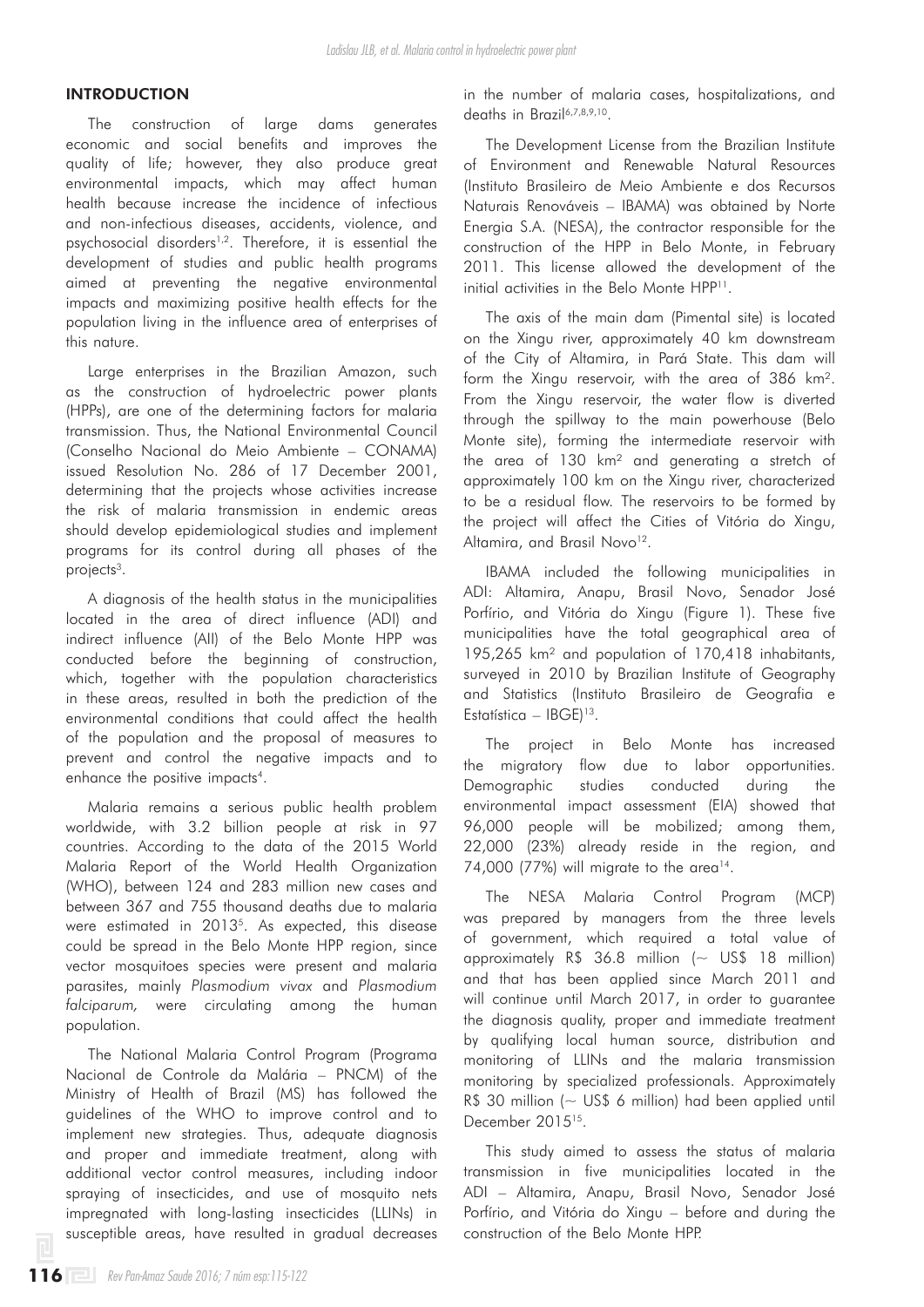

Source: Adapted from Centrais Elétricas Brasileiras; Ministério de Minas e Energia. Aproveitamento hidrelétrico Belo Monte: Relatório de Impacto Ambiental – Rima. Rio de Janeiro: Eletrobrás; 2009 maio. 196 p.

Figure 1 – Map of the municipalities located in the areas of direct and indirect influence of the Belo Monte HPP

#### MATERIALS AND METHODS

This epidemiological and ecological study for the evaluation of interventions in public health was performed in the Municipalities of Altamira (3º11'41" S; 52º12'33" W), Anapu (3º28'11" S; 51º12'33" W), Brasil Novo (3º20'16'' S; 52º34'28" W), Senador José Porfírio (2º34'52" S; 51º56'14" W), and Vitória do Xingu (2º53'2" S; 52º0'17" W), located in the ADI of the Belo Monte HPP13.

For the implementation of the MCP, it was conducted the recruitment of health professionals and the acquirement of equipments, vehicles, and supplies to the Secretariat of Health of the Pará State (Secretaria de Estado de Saúde Pública – SESPA) and the Secretariats of Health of each municipality in the ADI to perform activities related to malaria control. The overall coordination of activities was performed by a university-level specialist in malaria control<sup>16</sup>.

The strategy of integration between health surveillance and primary healthcare was a prerequisite for the implementation of integrated care and to achieve the expected results, and the development of labor should be consistent with the reality of the local communities<sup>16</sup>.

The training of professionals involved in the development of distinct activities, and the supervision of field activities were under the responsibility of SESPA. The execution of field activities was the responsibility of the municipal departments, and the labor activities at the construction sites were under the responsibility of the contractor<sup>16</sup>.

The number of workers at the Belo Monte HPP construction sites reached approximately 33,000 at the peak of the construction work, and they were subjected to a thick smear test for the diagnosis of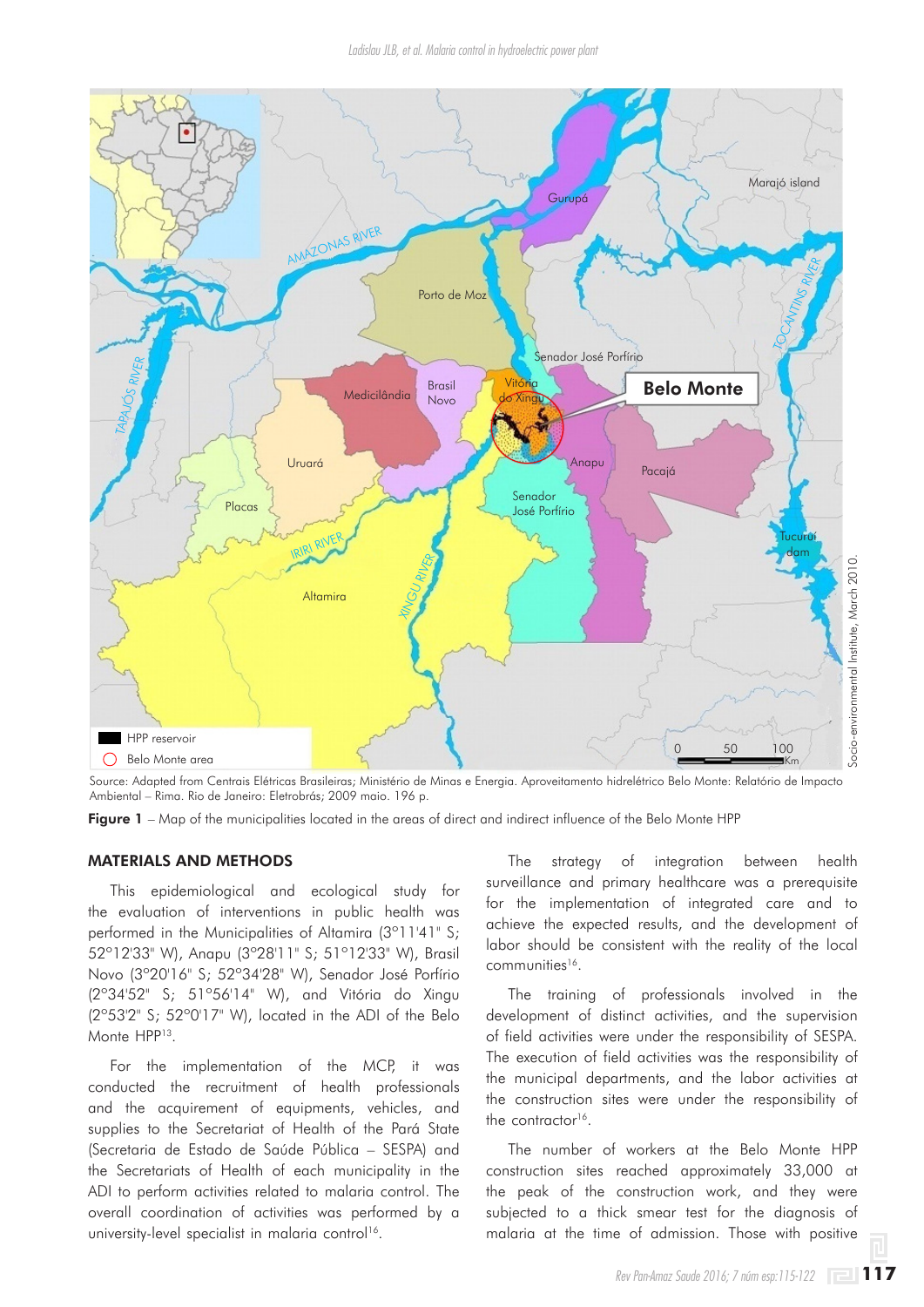results were maintained in suitable locations – where windows were screened and covered with mosquito nets impregnated with LLINs – and were adequately treated with insecticides; in addition, they were allowed to start their activities only after disease management (cure). During work activities, workers with fever or suspicion of malaria underwent examination for disease diagnosis. Each year, approximately 50,000 tests were performed in the laboratories located at the construction sites<sup>16</sup>.

Quarterly meetings were held by representatives of the Secretariats of Health of the State and Municipalities and of NESA, in order to monitor the MCP activities. These meetings were crucial for the monitoring and detection of possible obstacles and for the proposal of adjustments necessary for the proper development of the program and served as an in-service training program for professionals involved in the coordination of the MCP at the municipal level<sup>16</sup>.

The municipalities located in the ADI in the Belo Monte HPP, after the implementation of the MCP, distributed 45,000 LLINs in all areas of high and medium risk for malaria transmission. The distribution consisted of the installation of mosquito nets, guidance as to their use, and provision of a schedule for washing the nets. Additionally, the monitoring of the durability and efficacy of the LLINs were performed in 2014 by collecting 30 unities by locality. All collected LLINS were replaced.

Indoor spraying was rarely used because of the low effectiveness of this control measure considering the type of housing common in malaria endemic areas (houses with incomplete or missing walls)<sup>16</sup>.

Thermal fogging was selectively and exceptionally used in specific areas depending on entomological and epidemiological conditions, including areas of mining or lack of vegetation, as was the case in the Belo Monte HPP sites. In addition, the vector control agents were trained by the core teams of MS and SESPA<sup>16</sup>.

Malaria vector monitoring in strategic points of the Belo Monte HPP construction sites was conducted by Instituto Evandro Chagas of the MS, based in Ananindeua, Pará State following the same methodology used on the EIA study4.

To implement or improve existing strategies, human resources were hired, various work teams were trained for different activities and procedures were adopted to improve the management and infrastructure services. Diagnostic and treatment units were created and equipped<sup>16</sup>.

The locations of the municipalities were georeferenced and registered in the Epidemiological Surveillance Information System for Malaria (Sistema de Informações de Vigilância Epidemiológica da Malária – Sivep Malária) of the MS<sup>16,17</sup>.

The percentage of positive smears in relation to the total examined and the percentage of treatments initiated within 48 h of the first symptoms were calculated. The impact of control activities was measured according to the number of malaria cases per year, the percentage of cases of falciparum malaria, the number of hospitalizations, and the number of deaths due to malaria<sup>16</sup>.

The following data sources were used: the Sivep Malária/MS, the Hospital Admissions System of the Unified Health System (Sistema de Internações Hospitalares do Sistema Único de Saúde, Datasus/MS), the Mortality Information System (Sistema de Informações de Mortalidade, Datasus/MS), the IBGE, the archives and the biannual consolidated reports of NESA8,9,13,16.

#### RESULTS

In the four-year study period, from 2011 to 2015, the incidence of malaria in Pará decreased from 116,105 cases in 2011 to 9,583 in 2015 (decrease of 91.7%). The incidence of malaria in the five municipalities evaluated decreased from 6,275 cases in 2011 to 79 cases in 2015, varying between 97.1% in Altamira to 100% in Brasil Novo, as shown in table 1.

Table 1 − Numbers of reported malaria cases and percentage variations in the municipalities located in the area of direct influence of the Belo Monte HPP, Pará State, Brazil, between 2011 and 2015

|       | Percentage variation |      |       |      |           |
|-------|----------------------|------|-------|------|-----------|
| 2011  | 2012                 | 2013 | 2014  | 2015 | 2015/2011 |
| 1,403 | 1,831                | 305  | 128   | 41   | $-97.08$  |
| 3,310 | 1,506                | 235  | 200   | 31   | $-99.06$  |
| 87    | 93                   | 6    |       |      | $-100.00$ |
| 1.295 | 732                  | 195  | 60    | 6    | $-99.54$  |
| 180   | 143                  | 43   | 14    |      | $-99.44$  |
| 6,275 | 4,305                | 784  | 402   | 79   | $-98.74$  |
|       |                      |      | Years |      |           |

Conventional sign used: − Numeric data not equal to zero due to rounding.

Source: Sivep Malária<sup>17</sup>.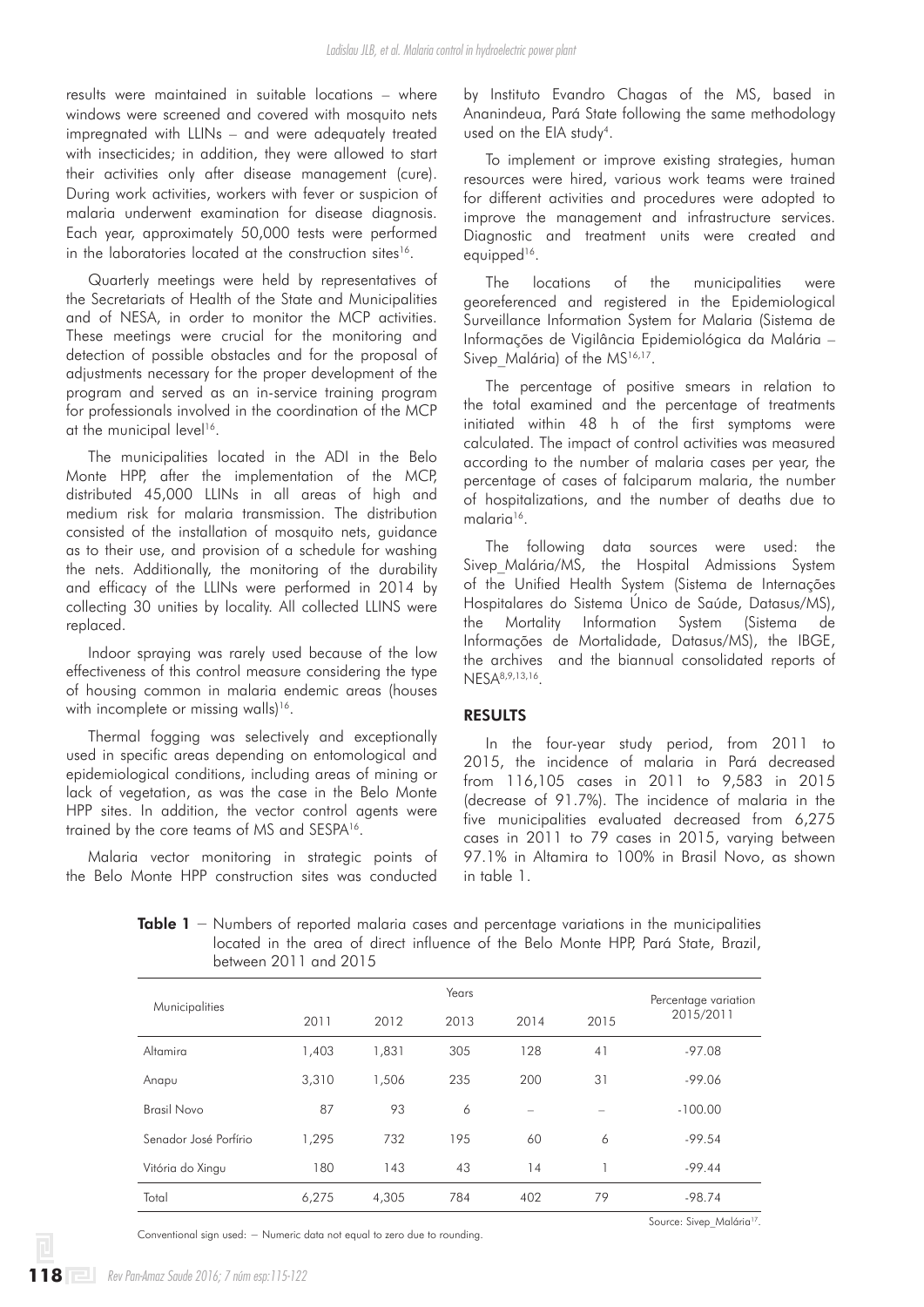The number of cases of falciparum malaria decreased 100% in the period. No cases were reported in Brasil Novo, Senador José Porfírio, and Vitória do Xingu in 2014. Altamira recorded only two cases. The highest number of cases occurred in Anapu, with 18 cases. Moreover, no cases of falciparum malaria have been reported in these five municipalities since April 2014 (Table 2).

The number of hospital admissions due to malaria decreased 80% in the same period.

There were no reports of death due to malaria in these five municipalities in the four years.

The average percentage of malaria treatment within 48 h of the onset of the first symptoms increased from 47.2% in 2011 to 89.3% in 2015. All municipalities had improved the treatment access (Table 3).

The average percentages of positive smears were 18.7% in 2011 and 0.1% in 2015. The analysis by municipality indicated that this percentage varied from 0.1% in Vitória do Xingu to 0.8% in Anapu in 2015 (Table 4).

Table 2 − Numbers of cases of falciparum malaria and percentage variations in the municipalities located in the area of direct influence of the Belo Monte HPP, Pará State, Brazil, between 2011 and 2015

|                       | Years |      |      |                |      | Percentage variation                  |  |
|-----------------------|-------|------|------|----------------|------|---------------------------------------|--|
| <b>Municipalities</b> | 2011  | 2012 | 2013 | 2014           | 2015 | 2015/2011                             |  |
| Altamira              | 73    | 46   | 9    | $\overline{2}$ |      | $-100.00$                             |  |
| Anapu                 | 99    | 75   | 15   | 18             |      | $-100.00$                             |  |
| Brasil Novo           | 15    | 3    |      |                |      | $-100.00$                             |  |
| Senador José Porfírio | 26    | 27   | 1    | -              |      | $-100.00$                             |  |
| Vitória do Xingu      | 11    | 3    | ٦    |                |      | $-100.00$                             |  |
| Total                 | 224   | 154  | 26   | 20             |      | $-100.00$                             |  |
|                       |       |      |      |                |      | Source: Sivep Malária <sup>17</sup> . |  |

Conventional sign used: − Numeric data not equal to zero due to rounding.

Table 3 − Percentages of malaria treatment within 48 hours of the onset of the first symptoms in the municipalities in the area of direct influence of the Belo Monte HPP. Pará State. Brazil. between 2011 and 2015

|                       | Years |       |       |       |        |  |
|-----------------------|-------|-------|-------|-------|--------|--|
| Municipalities        | 2011  | 2012  | 2013  | 2014  | 2015   |  |
| Altamira              | 34.70 | 48.60 | 51.70 | 52.80 | 37.50  |  |
| Anapu                 | 55.40 | 51.50 | 48.10 | 47.70 | 64.52  |  |
| Brasil Novo           | 51.80 | 43.90 | 61.20 | 75.00 | 100.00 |  |
| Senador José Porfírio | 47.30 | 70.60 | 86.10 | 61.80 | 75.00  |  |
| Vitória do Xingu      | 46.60 | 42.80 | 68.40 | 52.00 | 60.00  |  |
| Total                 | 47.16 | 51.48 | 63.10 | 57.86 | 89.29  |  |
|                       |       |       |       |       |        |  |

Source: Sivep\_Malária<sup>17</sup>.

#### Table 4 − Percentages of positive smear results in the municipalities in the area of direct influence of the Belo Monte HPP. Pará State. Brazil. between 2011 and 2015

| Municipalities |                       | Years |       |      |      |      |  |  |
|----------------|-----------------------|-------|-------|------|------|------|--|--|
|                |                       | 2011  | 2012  | 2013 | 2014 | 2015 |  |  |
|                | Altamira              | 14.80 | 7.60  | 1.00 | 0.40 | 0.25 |  |  |
|                | Anapu                 | 23.10 | 10.70 | 3.40 | 2.90 | 0.82 |  |  |
|                | Brasil Novo           | 24.10 | 16.80 | 4.20 | 1.10 | 0.21 |  |  |
|                | Senador José Porfírio | 17.60 | 6.80  | 4.50 | 2.30 | 0.39 |  |  |
|                | Vitória do Xingu      | 3.60  | 0.30  | 0.20 | 0.10 | 0.01 |  |  |
|                | Total                 | 18.70 | 7.40  | 1.20 | 0.50 | 0.15 |  |  |
|                |                       |       |       |      |      |      |  |  |

Source: Sivep Malária<sup>17</sup>.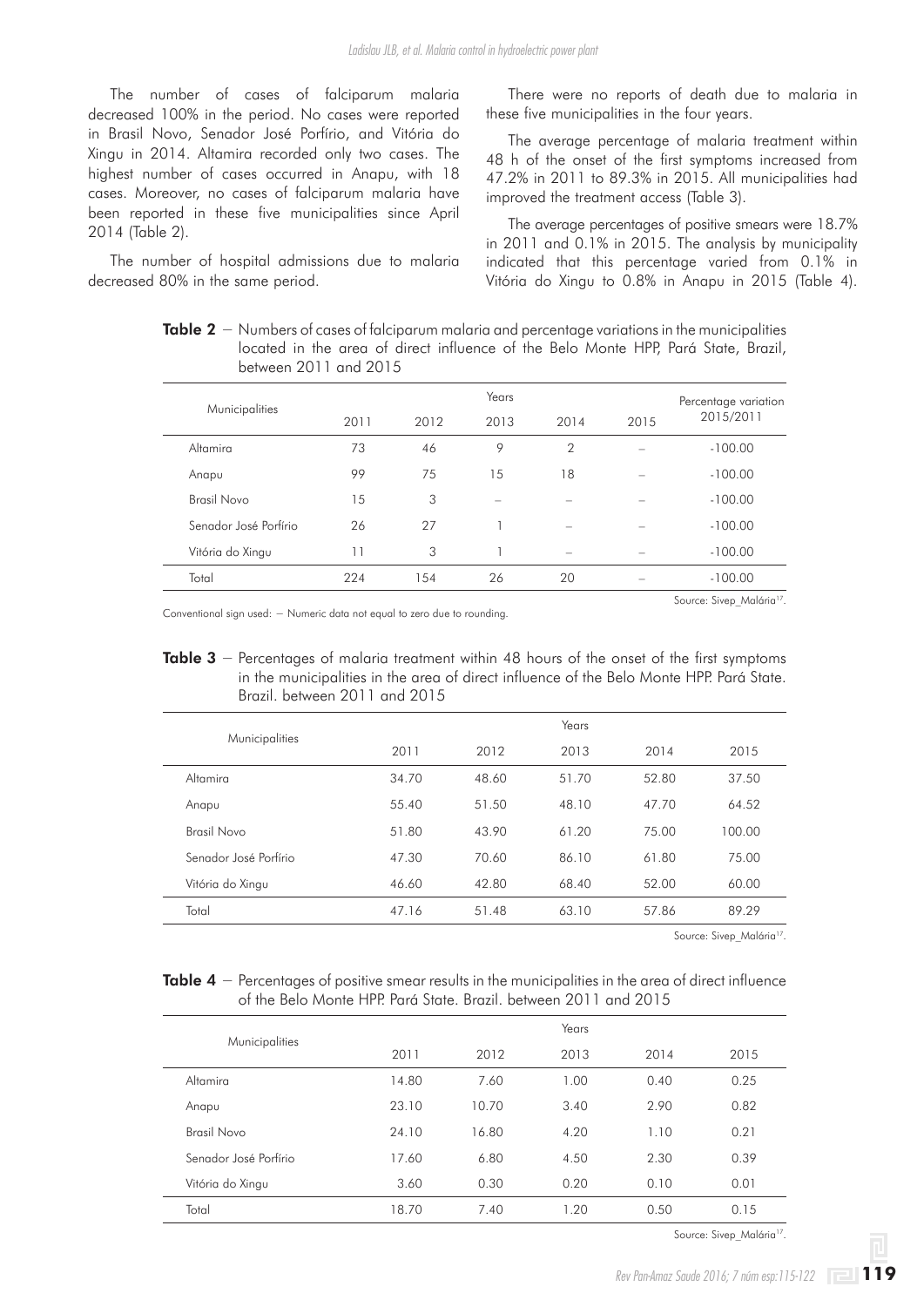The analysis of durability and efficacy of the LLINs was performed in 30 unity by locality, and the results showed, in general after one year of use, that the integrity was maintained and the insecticide was still effective (unpublished observations).

In the period of this study, it was observed a diversity of 10 anopheline mosquitoes species, almost all the same as those reported during the EIA, and *Anopheles darling* has been found in the study areas and is the main infected specie founded.

#### **DISCUSSION**

The MCP was conducted in the municipalities in the ADI of the Belo Monte HPP with the participation of managers of several governmental levels<sup>16</sup>. The decision to establish a regional coordination, a coordination for each municipality and to train these coordinators to organize the implementation of the work, from planning and follow-up actions to data feeding into information systems, was an important starting point for the success of the MCP.

The establishment of CONAMA's Resolution No. 289/2001 was essential to guide the process of environmental licensing of the enterprises located in the Amazon Region with regard to malaria control. Great development projects in the Amazon, including railways, HPPs, agricultural settlements, and extractive activities, among others, were unfeasible or had major obstacles to their implementation<sup>18</sup>. Therefore, the regulation of CONAMA for large enterprises in malariaendemic areas was a great opportunity to advance the resolution to eliminate malaria transmission in the areas of implementation of these projects $3,18$ .

These guidelines were regularly followed<sup>19</sup> with monitoring by the MS, through the General Coordination of PNCM and the Department of Communicable Disease of SESPA. Monitoring was performed through surveillance programs in the municipalities and construction sites, quarterly review meetings, and biannual reports prepared by the contractor. After the initial inspections, assessments, and reports, opinions were issued with a number of recommendations for adjustments to the implementation of the MCP. Subsequently, the opinions issued in the reports were restricted to the maintenance of ongoing actions. Therefore, strict monitoring by the MS was an important factor in the success of malaria control in the municipalities evaluated.

The establishment and implementation of the MCP in Belo Monte was initiated with a broad political mobilization and the participation of managers of the three levels of government and involved the preparation of a strategic plan covering every aspect of its development and the stimulation of the integration between the public and private sectors<sup>14</sup>. This participatory strategy was an important aspect in the entire process, considering that assessment meetings were conducted quarterly to detect obstacles to malaria control and to propose appropriate measures of adjustment. Furthermore, this system has been a

continuous in-service training process for the managers and may facilitate the sustainability of the positive results achieved thus far.

The strengthening of the structure of the 10<sup>th</sup> Regional Health Center (Centro Regional de Saúde – CRS) from SESPA deserved compliments in the development of its competencies in training and supervision of the municipalities<sup>14</sup>. This strategy can also be essential for the sustainability of the results obtained thus far. The MCP promoted training of professionals involved in the action plan and improved administrative and operational structures of the 10<sup>th</sup> CRS from SESPA, and health secretariats in the municipalities evaluated.

During the study period, necessary supplies for development of the program – fuel, materials for laboratory diagnosis, medicines, mosquito nets, and insecticides in the service network – were provided on a  $reqular basis<sup>14</sup>, which is also a guarantee for activities$ success.

The improvement of computer services in health departments of each municipality and in the  $10<sup>th</sup>$  CRS, the supply of equipment, georeferencing of locations, and a rigorous data-feeding system with agility and quality14, enabled the availability of quality information for the planning and monitoring of disease control measures.

Although the integration of actions between primary healthcare services and malaria control actions were predicted in the agreement<sup>14</sup>, it was observed that, despite the efforts, integration of these activities was not satisfactory since in the localities of high malaria transmission there were no professionals of the primary care services.

The decreased time of access to diagnosis and treatment and the performance of hematoscopy surveys in the few municipalities with persistent disease transmission enabled the rapid interruption of the source of infection, particularly due to the detection and treatment of asymptomatic patients. As reported elsewhere, well-trained microscopists are crucial for getting a precise and rapid diagnosis, which play an important role on the transmission interruption.

Installation of mosquito nets impregnated with LLINs and the annual monitoring of the durability and efficacy of them, appears to have been an important tool in controlling the disease in the areas of medium and high risk of transmission, which leads us to realize the importance of indoor transmission of malaria in the region.

Malaria vector monitoring is also an additional tool that helps to understand the transmission dynamics and the efficacy of vector control strategies. During the EIA, 2007 and 2008, the entomological survey (collection of adult and immature *Anopheles* mosquitoes – human malaria vectors) evaluated the risk of malaria transmission. The general diversity of mosquitoes species was 10 (*An. darlingi*; *An. albitarsis s.l*; *An. nuneztovari*; *An. triannulatus*; *An. intermedius*; *An. brasiliensis*; *An. oswaldoi*; *An. evansae*; *An. strode*; and *An. peryassui*). *An. darlingi* was the most frequent and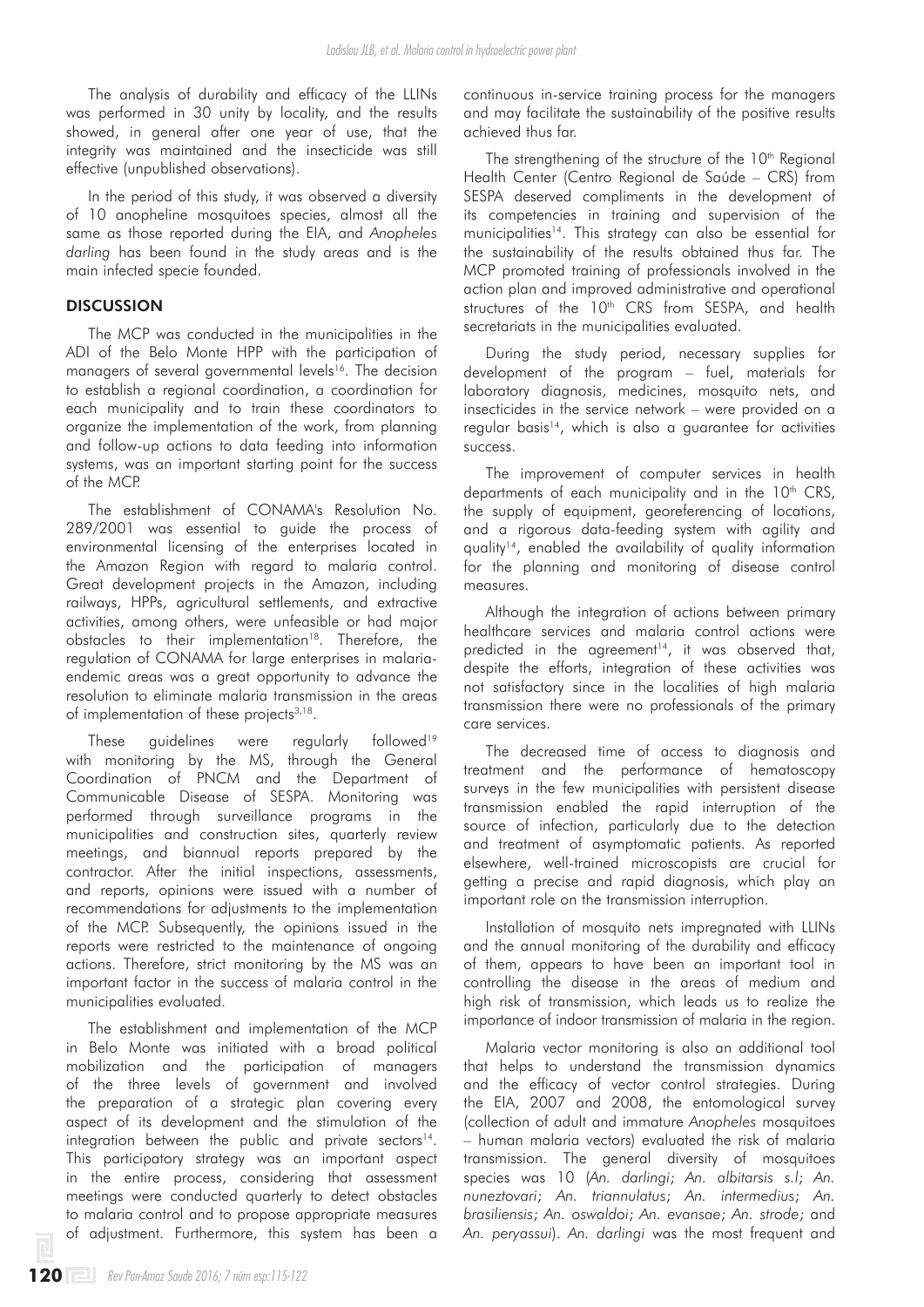infected specie by human *Plasmodium* (infection rate ranged from 0.62 to 1.1); and the only one infected by *Plasmodium falciparum* and present among the studied municipalities<sup>4</sup>. Recommendation of prevention and control measures was made in the five targeted municipalities during and after the construction of the HPP4. In this study, it was observed a decrease of density of malaria mosquito's vector and infection rate, which was not observed in other similar enterprises as Tucuruí power plant<sup>20</sup>.

The systematic monitoring through quality and regularly updated information, together with the quarterly evaluation process, have enabled us to assess the impacts of the implemented measures, to adequately adjust control measures, and to keep the technical staff updated about the malaria problem in the region.

Regarding the impact of the adopted strategies control, the implementation of MCP in five evaluated municipalities has allowed the integration of the control strategies, adjusted to local conditions of transmission, ultimately resulting in a 93.6% decrease in the disease incidence. It is of note that, starting in 2008, the total number of cases in these five municipalities, whose average was higher than 6,000 cases, showed a tendency of growth but was reversed in 2011 with the implementation of the MCP. At present, the interruption in malaria transmission is feasible, particularly for falciparum malaria, and no cases have been reported since April 2014 produced by this species. The decrease of malaria cases in Pará State, on the same period, was also about 90%, while in relation to falciparum malaria Belo Monte HPP area decreased to zero and Pará State increased from 14.7% to 20.9%17. The fact of no cases of falciparum malaria had been reported in the area of Belo Monte HPP was reflected in the indicators of disease severity, with a sharp decrease in the number of hospitalizations and the absence of malaria deaths since the plan's implementation<sup>9,10</sup>.

Beside all these facts, it is unquestionable the importance of the CONAMA Resolution about the epidemiological studies and strategies to be performed in areas of big environmental intervention with ecological damage3,18, and integrated strategies for controlling malaria transmission<sup>7,8</sup>, and the supervising by the PNCM of the MS<sup>15</sup>.

The report from the Getúlio Vargas Foundation (Fundação Getúlio Vargas) for the monitoring of

constraints in the Belo Monte HPP to the Technical Chamber for the Monitoring of the Sustainable Regional Development Plan (Plano de Desenvolvimento Regional Sustentável) in Xingu, in the chapter that analyzed the MCP, highlighted that "it is essential to study and understand the institutional arrangements that resulted in success, which should lead to the creation of a 'Strategy Map' with the intention to inspire other areas<sup>"21</sup>.

#### **CONCLUSION**

The CONAMA and IBAMA Resolutions, and the MS supervising were crucial for the development and implementation of the MCP aiming the quality of professionals training and control strategies were quite effective in controlling malaria in the five targets municipalities of this study. The NESA PCM activities coupled with the improvement of public management were essential to strengthen the partnership for implementing the plan through the municipalities, with support from the Secretariat of Health of the Pará State and the MS. However, in future assessments of the MCP, a thorough analysis of the action plan should be conducted to adjust it to a new goal of eliminating malaria transmission in the evaluated municipalities, considering the epidemiological surveillance and the implementation of effective measures for the interruption of transmission.

#### ACKNOWLEDGEMENTS

To Crissiane Costa Reis, Deocleciano Galiza Primo, Ediane Marli Rodrigues dos Reis, Edvaldo Paixão Santa Rosa, José Élson Abud de Araujo, Noel Fernandes Neto, Raimundo Nonato da Luz Lacerda, and Raimundo Tadeu Lessa de Souza for their technical support on the field and laboratory work. To the staff of the NESA MPC for their logistical support, especially to Gecilda Aparecida de Lima, and Katia Lopes Fernandes.

#### FINANCIAL SUPPORT

**NESA** 

#### CONFLICTS OF INTEREST

The authors declare that there are no conflicts of interest associated with this publication.

Two authors are employees of Norte Energia S/A Company.

#### **REFERENCES**

- 1 Sabroza PC, Leal MC. Saúde, ambiente e desenvolvimento: alguns conceitos fundamentais. In: Leal MC, Sabroza PC, Rodriguez RH, Buss PM, organizadores. Saúde, ambiente e desenvolvimento. Vol. 2. Rio de Janeiro: Abrasco; 1992. p. 45-93.
- 2 Sabroza PC, Toledo LM, Osanai CH. A organização do espaço e processos endêmicos e epidêmicos. In: Leal MC, Sabroza PC, Rodriguez RH, Buss PM, organizadores. Saúde, ambiente e desenvolvimento. Vol. 2. Rio de Janeiro: Abrasco; 1992. p. 57-77.